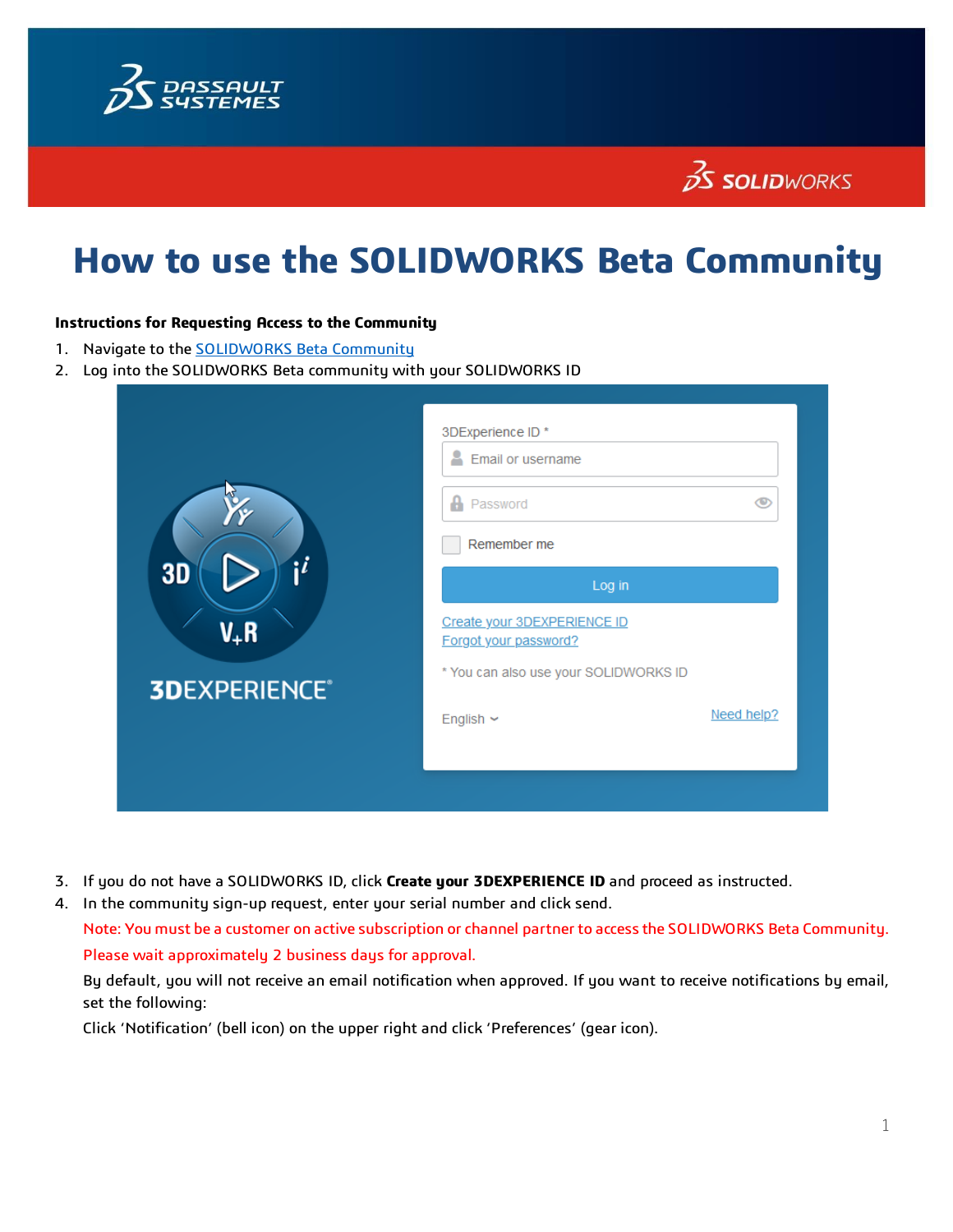

Click 'Preferences' and then click '**3DSwym** Notification Center, Alert'.

| Show All                     |                                      |
|------------------------------|--------------------------------------|
| Show Unread Only             |                                      |
| Show Important Only          |                                      |
| Mark All as Read $\bigoplus$ |                                      |
| Mark All as Unread           |                                      |
| Delete All                   |                                      |
| Platform Selection >         |                                      |
| Preferences                  | 3DSwym<br>Notification Center, Alert |

Click on **Mail** to enable it. (If you do not want to receive notifications by email, click the mail button again to deactivate the notifications).



5. After you receive the approval notification, log into the SOLIDWORKS Beta Community (login with your SOLIDWORKS ID).